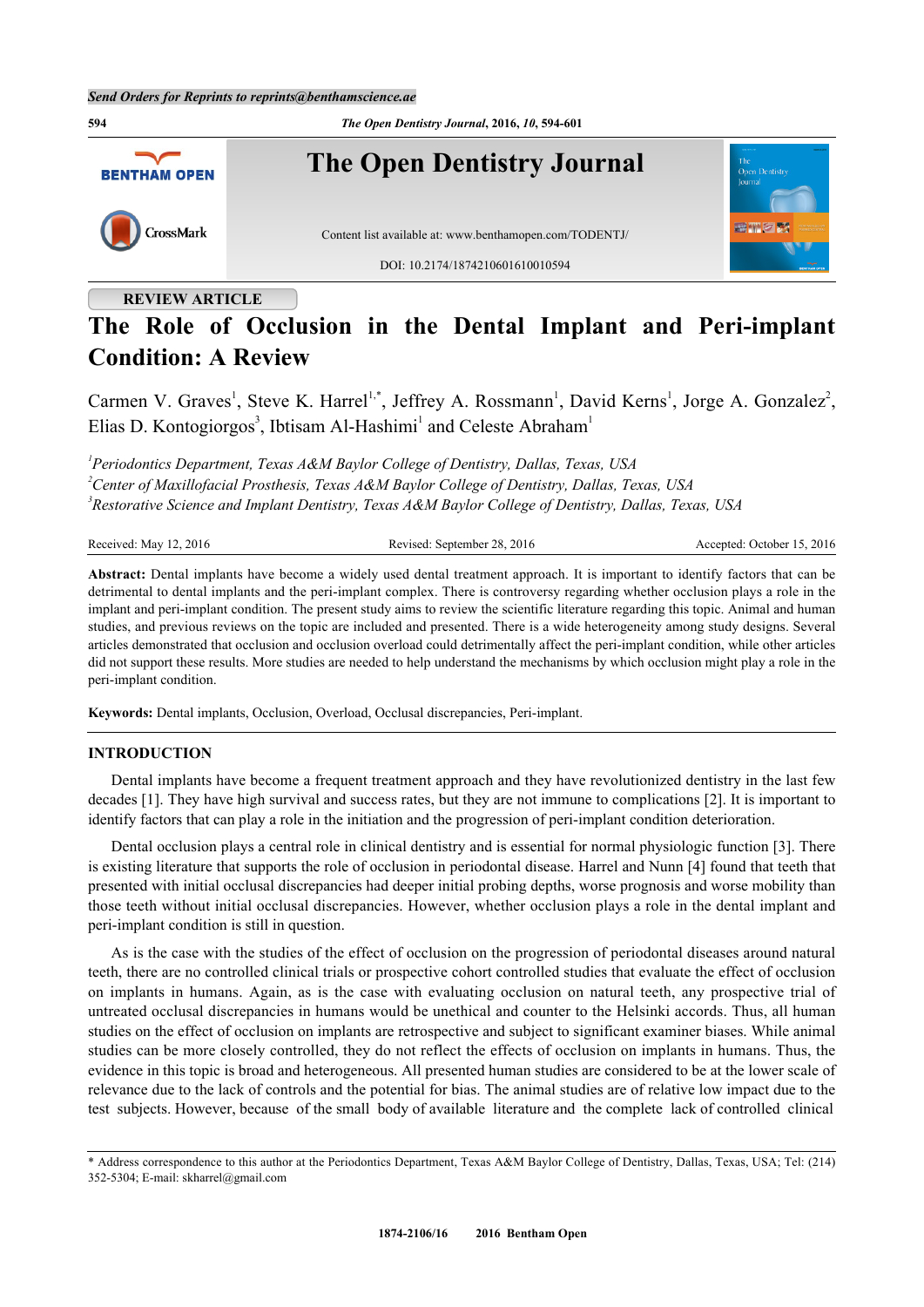trials in humans, the following literature review of the available literature is presented. Both animal and human studies are presented, as well as previous reviews on the topic.

## **OCCLUSION AND DENTAL IMPLANTS IN ANIMAL STUDIES**

Isidor [[5\]](#page-6-4) reported that excessive occlusal loading in monkeys could cause loss of osseointegration. In this study, four Macaca Fascicularis monkeys received extractions of the first molars, premolars and incisors in the mandible. Eight months later, 5 Astra implants were placed. Two were placed in both premolar regions, and one was placed in the incisor region. In each area, one of the implants was machined, whereas the other one had a  $TiO_2$ -blasted surface. Six months after the surgical placement, the implants were uncovered and received abutments. One site received splinted restorations casted in silver-palladium alloy with supraocclusal contacts, which were high in occlusion that caused the lateral displacement of the mandible during occlusion. To ensure that supraocclusal contacts remains presented and to rule out wearing down of the prosthesis, the splinted restorations were replaced one or two times during the course of the study. The implants that received supraocclusal contacts were under a comprehensive plaque control, which included tooth brushing once a week, and subgingival cleaning once a month. In contrast, the contralateral site did not receive any prosthesis so no supraocclusal contacts were present, but were subjected to plaque accumulation by placing cotton cords around the implants. The clinical and radiographic evaluation was undertaken when the prosthesis were inserted and at 3, 6, 9, 12 and 18 months later. Their results showed that 5 out of the eight overloaded implants presented with mobility and distinct radiolucency around the extent of the implant with "none or only a small loss of height of marginal bone". The loss of integration and mobility was observed at 4.5 months and 15.5 months after loading. On the other hand, none of the implants that received plaque accumulation were mobile neither lost integration, but they presented with "increasing loss of radiographic bone height". Based on these observations, Isidor concluded that the overloading of an implant could be the main factor for the loss of osseointegration around a previously integrated dental implant, whereas plaque accumulation can be the main factor for progressive marginal bone loss height.

Miyata *et al.* studied the influence of controlled occlusal overload on peri-implant tissue in the monkey. He published a series of articles in this topic.

- 1. Part I [[6\]](#page-6-5): This study used 5 Macaca Fascicularis monkeys in which overload was applied without inflammation *i.e.* with a good oral hygiene regimen that consisted of oral hygiene once a week under general anesthesia. Two IMZ implants that measured 2.8 mm x 8mm were placed in each monkey. After 3 months of healing, the implants received superstructures that were excessive in height by 100 µm and produced a traumatic occlusal force from the lingual to the buccal side. This traumatic occlusal force was applied from 1 to 4 weeks at which moment the animals were immediately sacrificed. The monkeys were assigned in different models in the following manner: A) control (no occlusal force), B) One week occlusal force loading, C) Two weeks occlusal force loading D) Three weeks occlusal force loading E) Four weeks occlusal loading. Their results showed that all implants were osseointegrated after the initial period of healing, and remained osseointegrated after receiving excessive occlusal force for 1 to 4 weeks without gross bone loss. None of the specimens showed inflammatory symptoms *i.e.*, redness or swelling, looseness of the implant or breakage of the superstructure. It is worth noting that this study was conducted under good oral hygiene conditions.
- 2. Part 2 [\[7](#page-6-6)]: This was a similar study as previously described but this study included experimental inflammation that was induced by using ligature wires after the second stage surgery. Their results showed that as the duration of the overload increased, the bone resorption also increased notably. This suggests that bone breakdown around the implants was accelerated when traumatic occlusion was added to inflammation around the implants.
- 3. Part 3 [\[8](#page-6-7)]: The aim of this study was to investigate different levels of traumatic occlusal force under an inflammation-free state. The prostheses were fabricated excessively high by 100 µm, 180 µm and 250 µm. The results indicated that bone resorption around the implant tended to increase with 180 µm or more excessive height. Moreover, the 180 µm and 250 µm excess height models showed a tendency to develop greater probing depths when compared to the pre-occlusal loading conditions. Histologically, the control model did not show any notable bone changes. In the 180 µm sites slight bone resorption was observed to almost one half of the implant. In the final model with  $250 \mu m$  of excess height, the vertical bone resorption reached the apex of the implant, and epithelial down growth was observed in both the buccal and lingual aspects. This suggests that the threshold of excessive height of the prosthesis at which peri-implant bone breakdown starts to occur is around 180 µm. So, bone resorption around dental implants can result due to excessive occlusal trauma even when there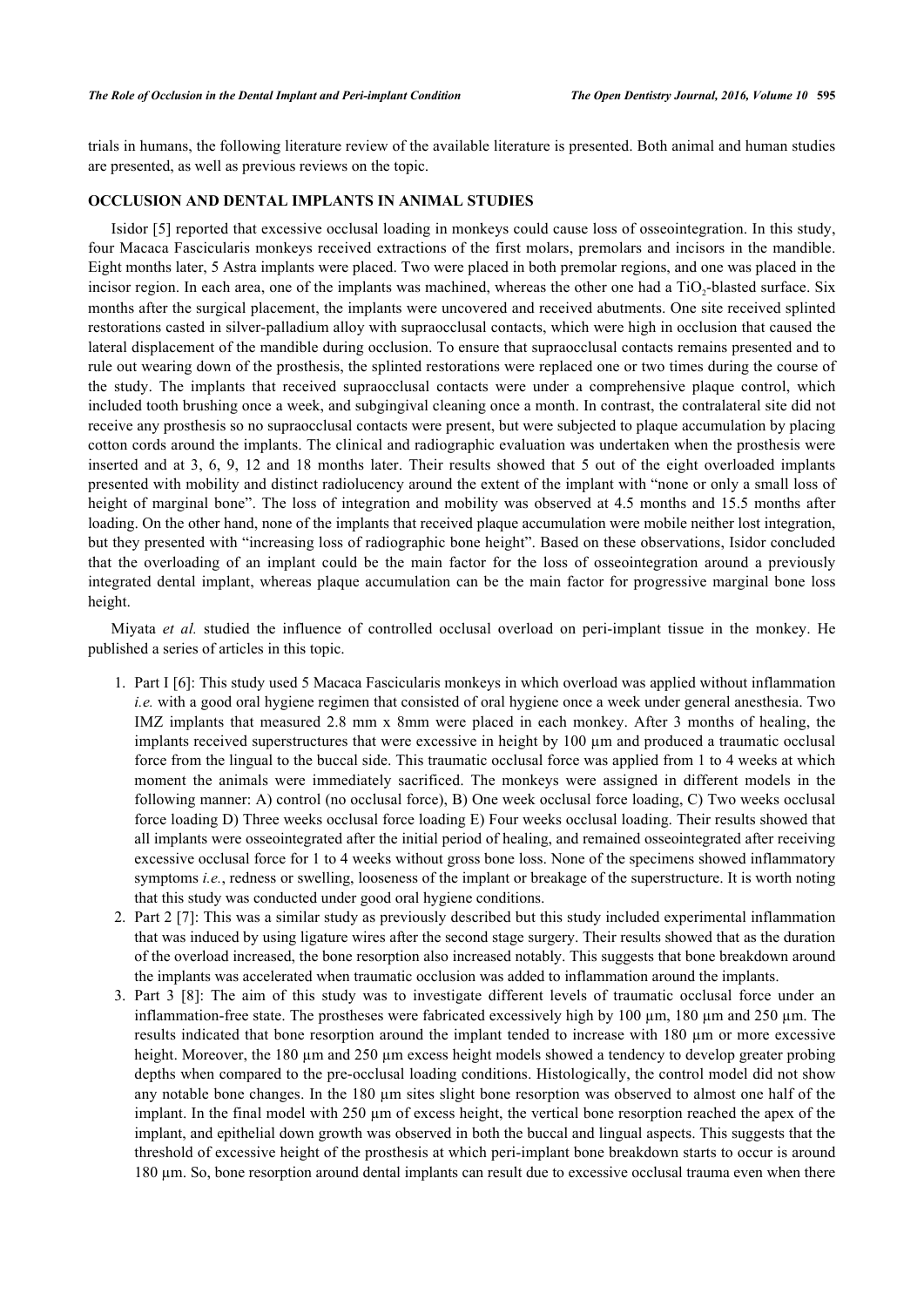#### **596** *The Open Dentistry Journal, 2016, Volume 10 Graves et al.*

is no inflammatory status around the peri-implant tissue.

- 4. Part 4 [[9](#page-6-8)]: This study intended to observe the effect of removing the occlusal trauma and introducing plaque control in monkeys. After 3 months of healing, the implants received prosthesis with excessive occlusal height of 250 µm and three models were created:
	- 1. Only brushing, without excessive load (for total of 8 weeks) Model N.
	- 2. Only excessive load, with no brushing (for total of 8 weeks) Model P.
	- 3. Excessive load with no brushing (for 4 weeks), and then no excessive load with brushing Model E. Their results showed that in the model N (brushing, without excessive load) bone and implant contact was confirmed microscopically. Model P (excessive load, with no brushing) presented with bone resorption reaching the apical third of the implant with massive inflammatory cell infiltration. Model E showed bone resorption approaching the apical third indicating no difference with the model P and some evidence of inflammatory cell infiltrate. The authors concluded that both occlusion and inflammation need to be controlled around implants, and once peri-implantitis (bone loss) has progressed, the removal of the excessive overload and inflammations may not be sufficient to promote healing.

"Overload", mimicked by supra-occlusal contacts acting on an uninflamed peri-implant environment, did not negatively affect osseointegration and even led to a building up tissue response [\[10](#page-6-9)]. In this canine study, supra-occlusal contacts were defined as excessive height of the implant super-structure that led to an increase of the vertical dimension of around 3-4mm. The histological results of Kozlovsky *et al.* showed that supra-occlusal loading significantly increased the percentage of bone-to-implant contact. In contrast, supra-occlusal contacts produced in inflammatory conditions significantly increased the plaque-induced bone resorption around dental implants [[11\]](#page-6-10).

A study done by Kan [[12](#page-6-11)] used bone strain analysis of dental implants following occlusal overload *in-vitro*. The study done by Kan analyzed the bone strain around implants following occlusal loading The objective of this study was to list peri-implant bone strain patterns under quantified occlusal load on metal crowns in supra-occlusal contacts and to evaluate the biological response of bone by comparison with the critical strain set points defined by Frost's theory. In this study, two greyhound dogs underwent unilateral mandibular extractions of the third premolar and molar teeth. Six weeks after, four 4.1x8mm SLA titanium implants (Straumann) were placed. Healing caps were used and a strict daily brushing protocol implemented. After 12 weeks, non-splinted, screw-retained crowns that increased the occlusal vertical dimension by 3 mm were fabricated and placed. Baseline radiographic and clinical measures were obtained. The occlusal design was oblique to ensure for functional loading in both axial and non-axial manners. An *in vivo* bite force detection device was utilized to quantify the *in vivo* occlusal load as the dogs functioned. "To encourage optimal bite force, resilient pig skin was used to cover the device during testing", a total of 75 biting cycles were recorded and averaged. After 8 weeks of function, the peri-implant tissue was assessed. Then the animals were sacrificed and the skulls and mandibles carefully disarticulated and mounted onto a loading machine. Miniature rosette strain gauges were used to record the bone strain magnitudes and directions. Each strain gauge was individually connected to a circuit. Each dog received strain gauges which were bonded on the buccal bone lying the apex of each of the four implants, the inferior border of the mandible, between the mental foramina and the lingual bone overlying the apex of the most distal implant. All implants were successfully integrated and after 8 weeks of functioning, they all showed no signs of redness, swelling, bleeding on probing, suppuration nor mobility. Radiographically, the assessment revealed minimal crestal bone change (<0.3mm), though two implants showed slightly greater bone loss (<1mm). The average *in vivo* occlusal load was  $434$  N  $\pm$  136 N. The peak *in vivo* occlusal load was 795 N. *In vitro*, the individually absolute bone strain was 1133 microstrains, whereas the simultaneously loaded bone strain was 753 microstrains at the implant apices. For bone strain to reach the pathological overload threshold define by Frost's mechanostat (3,000 microstrains), an occlusal load of 1,344 N is required based on linear extrapolation. The authors concluded that at *in vivo* and *in vitro* conditions, peri-implant bone was not found to be under pathological overload following supra-occlusal function.

## **OCCLUSION AND DENTAL IMPLANTS IN HUMAN STUDIES**

Merin [\[13](#page-6-12)] documented a case report in which peri-implant bone loss was repaired after performing occlusal adjustment only. In this report, a 63-year-old female patient, who had a history of bruxism, presented for a regular periodontal examination after 38 months of implant crown placement on #30. The radiograph indicated considerable bone loss. The patient presented with heavy occlusion on the implant. Limited occlusal adjustment was performed on #30. Five months later, the radiograph revealed repair of the peri-implant bone loss. It is important to mention that this case of bone loss did not show the characteristic features of bleeding on probing or probing depths greater than 4mm.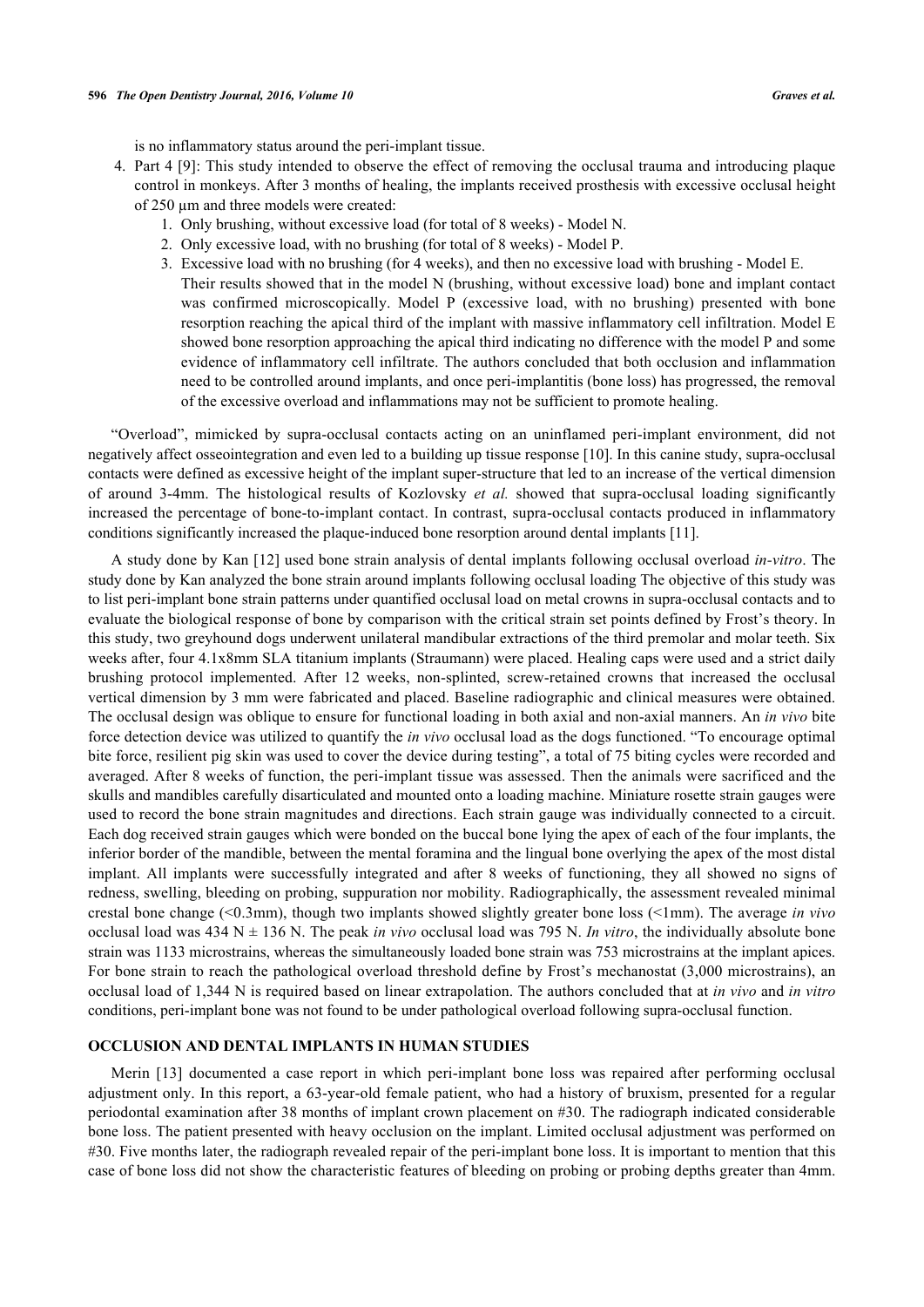Upon occlusal evaluation, the implant revealed heavy occlusion represented by "heavy markings on all occluding surfaces both in centric occlusion and in lateral excursions". The author performed occlusal adjustment, which consisted of "grinding the areas of heavy blue markings until there was only light centric contacts". The author of this report emphasized the need for routine periodontal examinations and maintenance in order to prevent peri-implantitis and that this routine examination should include not only periodontal and radiographic findings but should include occlusion findings.

Mattheos [[14\]](#page-6-13) reported two similar case reports. These two cases highlight that loss of integration can occur without inflammatory signs on the marginal tissue, such as deep probing depths or bleeding, thus attributing the loss of osseointegration to other factors, such as excessive occlusal loading. The first case was a 61-year-old female who received two Straumann implants in #2 and 3 positions. These implants were restored with single-screwed restorations with even occlusal contacts and without contacts in lateral movement and protrusion. It is worth mentioning that these implants were placed simultaneously with a lateral sinus elevation. A year after delivery of the restorations, the patient complained of implant crown mobility on #3. During the clinical evaluation, no more than 1 mm "dislocation of the crown" was observed without any signs of peri-implant inflammation or deep pockets. The patient denied any trauma to the area. When attempting to unscrew the crown with the wrench, the crown rotated without loosening of the abutment screw, which indicated "spinning of the implant in the bone socket". The crown was removed after immobilizing it. The implant did not exhibit any mobility, however, loss of osseointegration based on the observed rotation was evident. Radiographically, no marginal bone was lost, however, a radiolucent halo was observed around the implant. A cover screw was placed and the #3 implant was left unloaded for 8 months. After this period of time, both #2 and #3 received splinted, screwed-retained crowns. Three months after, the implant was stable without any signs of inflammation or pocketing, and the radiographs revealed no loss of bone height or density. The second patient was a 56-year-old male who received two implants on #13, #14 areas. A screw retained restoration was delivered on #13 and a cemented restoration was delivered on #14. After 15 months, the patient complained of a lose crown on #14. The patient denied any trauma or injury. The exam revealed a fractured crown on #13 and #14 presented with "dislocation" of less than 1 mm. There were no signs of infection, inflammation or probing depths greater than 3mm. The treatment provided was adjusting the implant crown until it was "out of occlusion". Eight months later, the implants were stable and both received splinted screw-retained restorations. Three months after the delivery of the new crowns, the implants were stable.

The loss of osseointegration reported in these 2 cases is different than that reported in plaque-induced periimplantitis, in which marginal soft tissue is inflamed with concomitant marginal bone loss, which progresses in an apical direction. Plaque-induced peri-implantitis is being described radiographically as "saucer-shaped" bone loss, in which the bone loss occurs within the limitation of the inflamed tissue. Mobility will not be present until a complete osseointegration is lost. In the above cases, mobility was the only sign, without any inflammatory signs. This might resemble the "functional mobility" or "fremitus" reported in human teeth, which were reported as cardinal signs of "trauma from occlusion" in human teeth [[15\]](#page-6-14).

In another case report, peri-implant bone loss was apparently caused by occlusal overload, which was corrected by eliminating the traumatic occlusion[[16\]](#page-6-15). In detail, this was a 57-year-old female that received three 16mm long implants in the right quadrant. These implants were stable and did not present any bone loss other than normal bone remodeling. However, 9 years later, the left tooth-supported bridge collapsed due to decay. The restorative dentist removed the left teeth and placed an overdenture. Six months after wearing the overdenture, the patient presented to the periodontist office wearing a very unstable overdenture and severe bone loss that extended to the sixth thread of two implants. A new well-fitted removable prosthesis was fabricated and delivered. The bone lesions begin to heal within 3 months after elimination of the traumatic condition. Four years after delivery of the well-fitted restoration, the bone is near the level of the first thread on the 2 implants that experienced bone loss.

Uribe [\[17\]](#page-7-0) presented a case report in which marginal peri-implantitis was apparently associated with occlusal overload. In addition to the clinical findings, he included a histopathological analysis. In detail, this was a 46 year-old male, who received a SLA Straumann implant on #19 which was restored with a cemented crown. The implant presented with slight erythema and a pocket of 6 mm and bleeding on probing. Upon occlusal evaluation with articulating paper, a premature contact was evident. The treatment consisted of a combination of occlusal adjustment and surgical treatment. The occlusal adjustment included the reduction of the prosthetic crown. The surgical treatment included the elevation of a mucoperiosteal flap, removal of the soft tissue around the implant, decontamination with chlorhexidine and saline, and placement of bone autograft. The soft tissue biopsy result revealed dense fibrous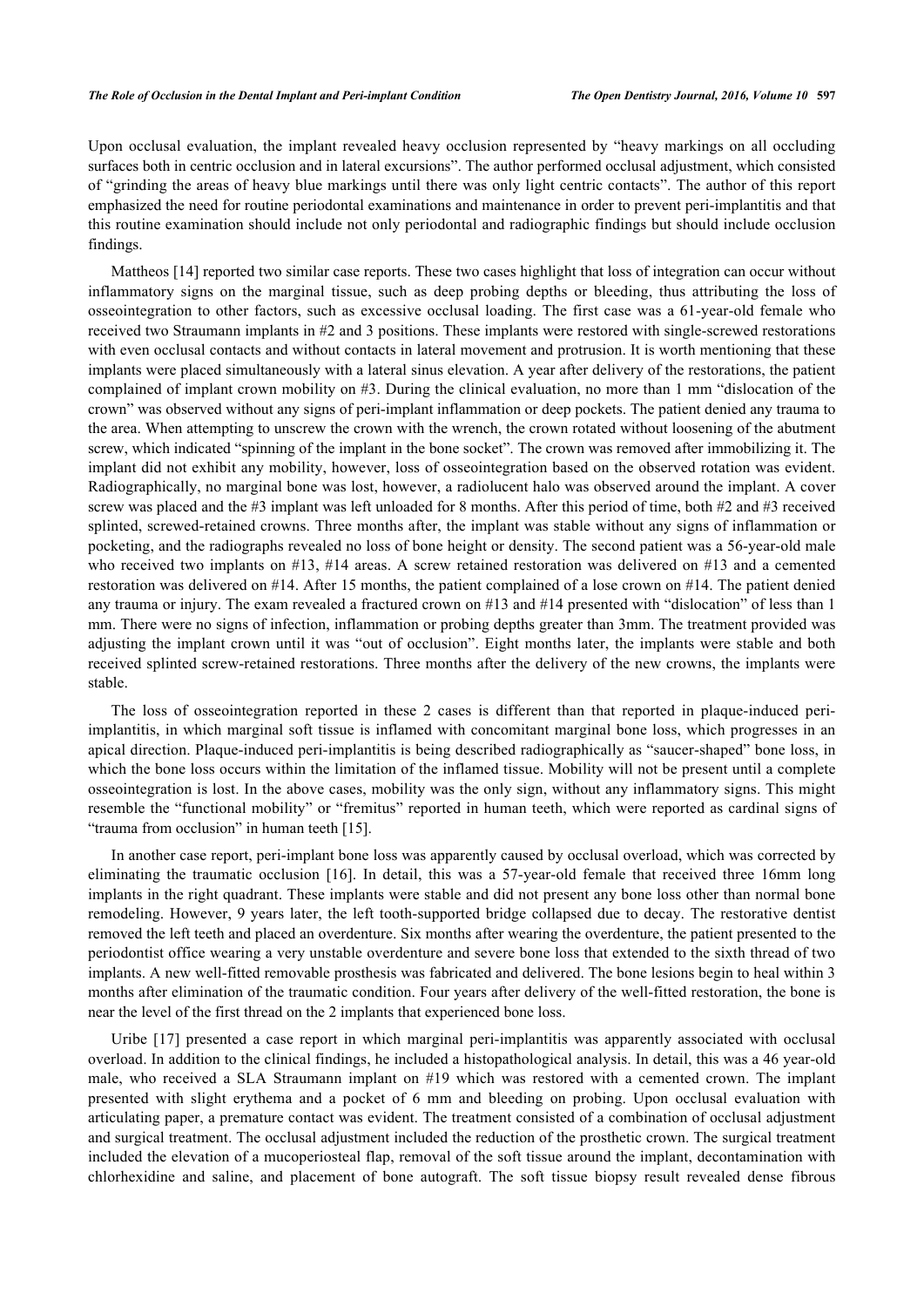connective tissue with few inflammatory cells, which according to previous literature is different from microbial induced peri-implantitis. After 12 months from treatment, the implant was stable. The authors emphasized the importance of occlusal adjustment for the success of the treatment. Also, they emphasized the need for histologic evaluation of the tissue around the implant to determine the cause for implant failure.

Quirynen *et al*. studied the effect of overload on Branemark fixtures [\[18](#page-7-1)]. From 1982 to 1989, a total of 467 consecutive edentulous patients were rehabilitated ad modum Branemark. The patients were recalled every 6 months by the same periodontist and prosthodontist. The follow up time was 3 years. The occlusal overload was evaluated in 84 patients that had fixed full prostheses. If the antagonist was a denture, balanced occlusion was attempted. In all other cases, cuspid-protected occlusion was present in 44% of the cases, groups function in 38% of the cases, and 17% of the cases presented with cuspid/anterior contact. The diagnosis of parafunctional activity was made if excessive occlusal wear or crown fractures was correlated with tooth clenching or bruxism. They found that failing or failed implants were observed if there was a lack of anterior contact, or the presence of parafunctional activity.

Escalante[[19,](#page-7-2) [20\]](#page-7-3) discusses the management of occlusion over implants in patients with centric bruxism (clenching). The author presents 3 cases that had centric bruxism (clenching). The implants were restored with "internally reinforced gold metal ceramic technology (Captek)" restorations. In his rationale, the author mentions that there is currently a debate in regards to the effect of harder restorations placed over implants. However, it seems that this is contradictory to nature, since the masticatory system is designed to dissipate the occlusal loads. A natural tooth presents with the hardest tissue in the human body (enamel), but it is layered with supporting dentin that is 4.7 times less hard. Additionally, the periodontal ligament functions as a shock absorber. Thus, a tooth is the perfect combination of maximum hardness along with natural flexibility, which under healthy condition can function over 90 years. The periodontal ligament works as a mechanoreceptor through which information is sent to the central nervous system, as a negative feedback mechanism, regulating the occlusal overload. In the other hand, implants are solid pieces embedded into bone and which are restored many times with harder material than enamel, and which oral tactile perception is not as sensitive as the periodontal ligament. Based on these points, it is possible to infer that dental implants are more sensitive to occlusal overload than natural teeth. In the cases that the author presents, the implants were restored with internally reinforced gold metal ceramic technology (Captek) restorations. These crowns have inner layers of gold that have the ability to be compressed, dissipating some occlusal forces. In these case series, the crowns were successfully restored with a 10 year follow up. The author recommended the following suggested occlusal scheme:

- The restoration must have a reduced occlusal buccal-lingual plane.
- It must have a "passive" occlusion, in which, only the working opposing cusp makes contact with the crown at 3 or 4 small points when the natural teeth are in active contact in maximum occlusion.
- Occlusal forces must be directed to the longitudinal axis of the implant.
- It must have immediate disclussion on any eccentric movements.

The parameters suggested by the author are based on clinical experience only, without any scientific validity. Research is warranted to evaluate the compression capacity of these reinforced gold metal ceramic copings.

The effect of maximum bite force on marginal bone loss around implants in patients was studied by Jofre in 2010 [\[21](#page-7-4)]. This study looked at mini implants that were supporting a mandibular overdenture. The patients were allocated randomly into two groups: one group received two single ball-type mini-implants and the other group received two mini-implants splinted with a prefabricated bar. The maximum bite force was recorded using a pressure-sensitive sheet and marginal bone loss was measured using standardized radiographs of each mini-implant at the baseline and at 5, 7, 10, and 15 months after surgery. His results showed that there was no relationship between the maximum bite force and the marginal bone loss on the mini-implants. However, this study only included patients wearing overdentures, in which most of the support lays on the mucosa while implants are mainly used to enhance retention rather than support. This could be a possible reason for their results.

## **OCCLUSION AND DENTAL IMPLANTS IN PREVIOUS REVIEWS**

In a review of the literature in regards to current concepts in implant occlusion, Ben-Gal[[22\]](#page-7-5) concluded that "contact distribution between the prosthesis and opposing jaw play a substantial role in preserving the prosthesis, but have a lesser effect on implant survival and bone loss".

There are multiple reviews on the topic [[23\]](#page-7-6), but they appear to present the authors opinions and clinical expertise.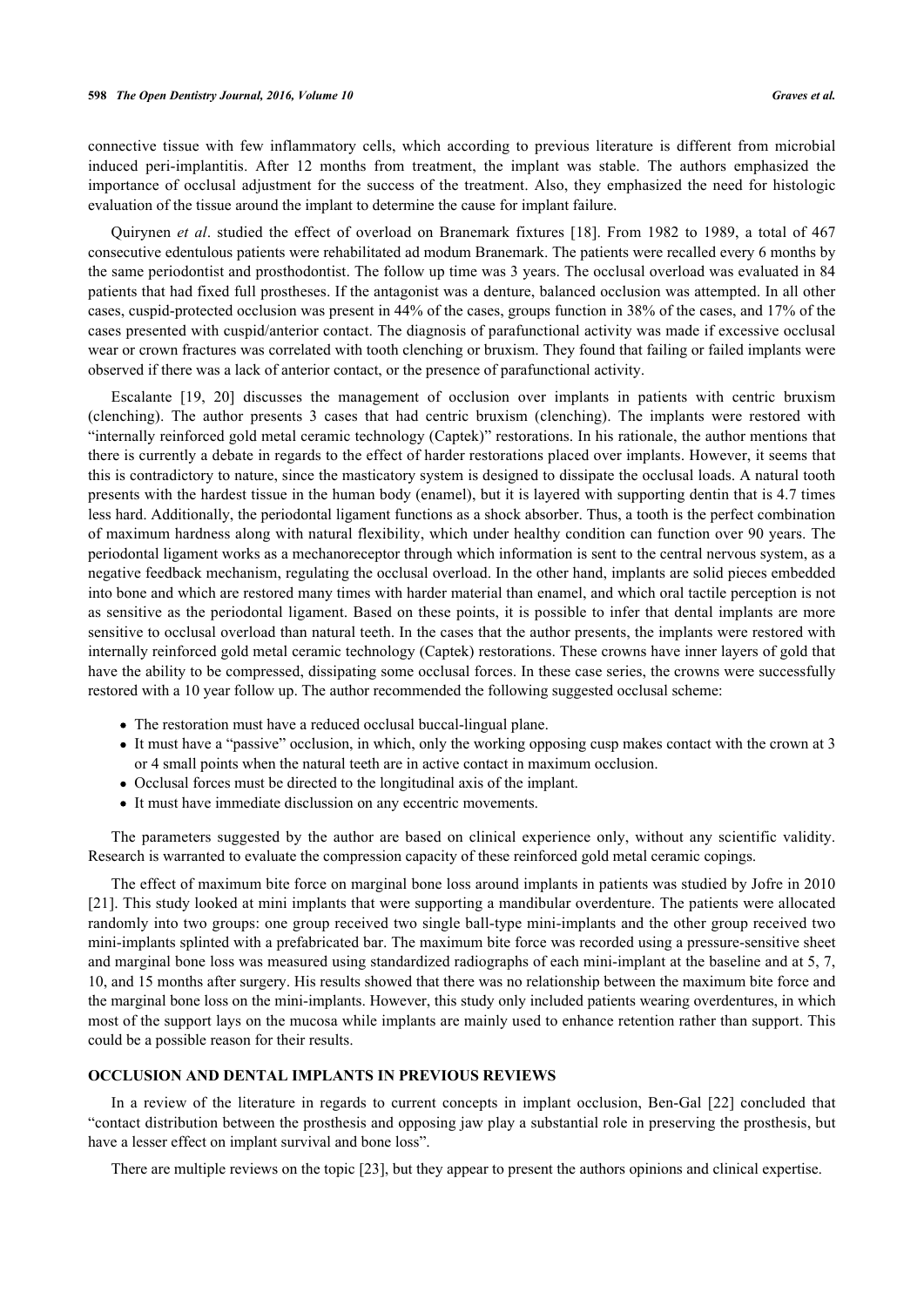#### *The Role of Occlusion in the Dental Implant and Peri-implant Condition The Open Dentistry Journal, 2016, Volume 10* **599**

Naert, in a review of the effect of the occlusal load in peri-implant bone [[11\]](#page-6-10), mentions that although the amount of stress and strain can be defined at the exterior bone surface *via* strain gauge technology, the stress and strain produced within the implant-bone interface remains impossible to quantify today in either an in vivo animal model or clinically in a human study. Because of this difficulty it remains challenging, if not impossible, to establish an association between occlusal loading and implant failure/peri implant disease.

Misch [[24\]](#page-7-7) has published numerous articles and book chapters about occlusion on dental implants. He uses the term "implant-protected occlusion" to refer to an occlusal schema that is designed for the restoration of endosteal dental implants, and provides improved clinical longevity of the implant and the prosthesis. Some of the factors to consider on implant-protected occlusion are listed below:

- A natural tooth has the periodontal ligament, which serves as a viscoelastic "shock absorber" decreasing the magnitude of force and stress applied to the bone. When "trauma from occlusion" occurs in natural teeth, the tooth will respond by increasing its mobility [[15\]](#page-6-14). This increase of mobility will serve to dissipate the stress and strains otherwise imposed on the bone interface. A dental implants lacks a periodontal ligament, thus the load is applied directly to the surrounding bone. It is worth noting that, it has also been reported that a dental implant can also express mobility when subjected to excessive occlusal forces [[14\]](#page-6-13).
- Implant and tooth movement are not similar. A tooth can move 28 µm in an apical direction with an axial load. An implant under a similar load moves approximately 5  $\mu$ m. For this reason, an implant supported restoration that is surrounded by teeth must be adjusted. To achieve this, the following protocol is recommended:
	- 1. Biting in centric occlusion with light force utilizing a thin articulating paper (less than  $25 \mu m$ ) is used first to assess the occlusal contacts. The implant crown will be relieved, placing heavier forces on the contiguous teeth.
	- 2. A stronger bite force is then applied into the articulating paper creating contact regions on both the implant restoration and the adjacent teeth. "The greater bite force on the region can be similar between implants and teeth, because it depresses the natural teeth, positioning them closes to the depressed implant sites and equally sharing the occlusal load".
- Excursions should be evaluated after centric contacts have been corrected. The stomatognathic system produces lower forces when the posterior segments are not contacting. For this reason, all excursions on implant-protected occlusion should disclude the posterior contacts. Thus, the forces are distributed only to the anterior segments, resulting in a decrease overall occlusal force magnitude due to the diminished muscle firing.
- In the anterior region, the lateral movement of healthy teeth ranges from 68 to 108  $\mu$ m, whereas, implant movement ranges from 10 to 50 µm. This means that anterior teeth will present with more apical and lateral movement in comparison to implants, creating a bigger difference. Special care should be done when adjusting the occlusion in anterior implants.
- An occlusal force should be directed mainly along the long axis of the implant body. An angle load to the implant axis would increase the compressive forces at the crest on the opposing side, while increasing tension along the same side.
- The longer the crown height, the greater the crestal movement with any lateral force.
- The width of almost every natural tooth is wider than the width of the implant to be used to replace that tooth. The greater the width (of a tooth or an implant), the lesser the magnitude of stress into the surrounding bone.
- The elastic modulus of a tooth is closer to bone, compared to that of an implant material.
- Cortical bone is strongest in compression, whereas it will be 30% weaker in tension and 65% weaker in shear. Therefore, implant-protected occlusion has the goal of eliminating or reducing all shear load to the implant. Premature occlusal contacts produce in localized lateral loading. Elimination of premature contacts is even more important when parafunctional habits are present because both the duration and magnitude of the occlusal force are augmented.
- Stress is defined as the magnitude's force divided by the cross-sectional area in which the force is applied. This means that the greater the area that receives a force, the less stress is produced. For this reason, wider implants will produce less mechanical stress at the crest than narrower implants. Additional implants are indicated when narrow diameter implants are used, or when the angle of load is not axial to the implant body.
- The wider the occlusal table, the more often non-axial contacts will occur.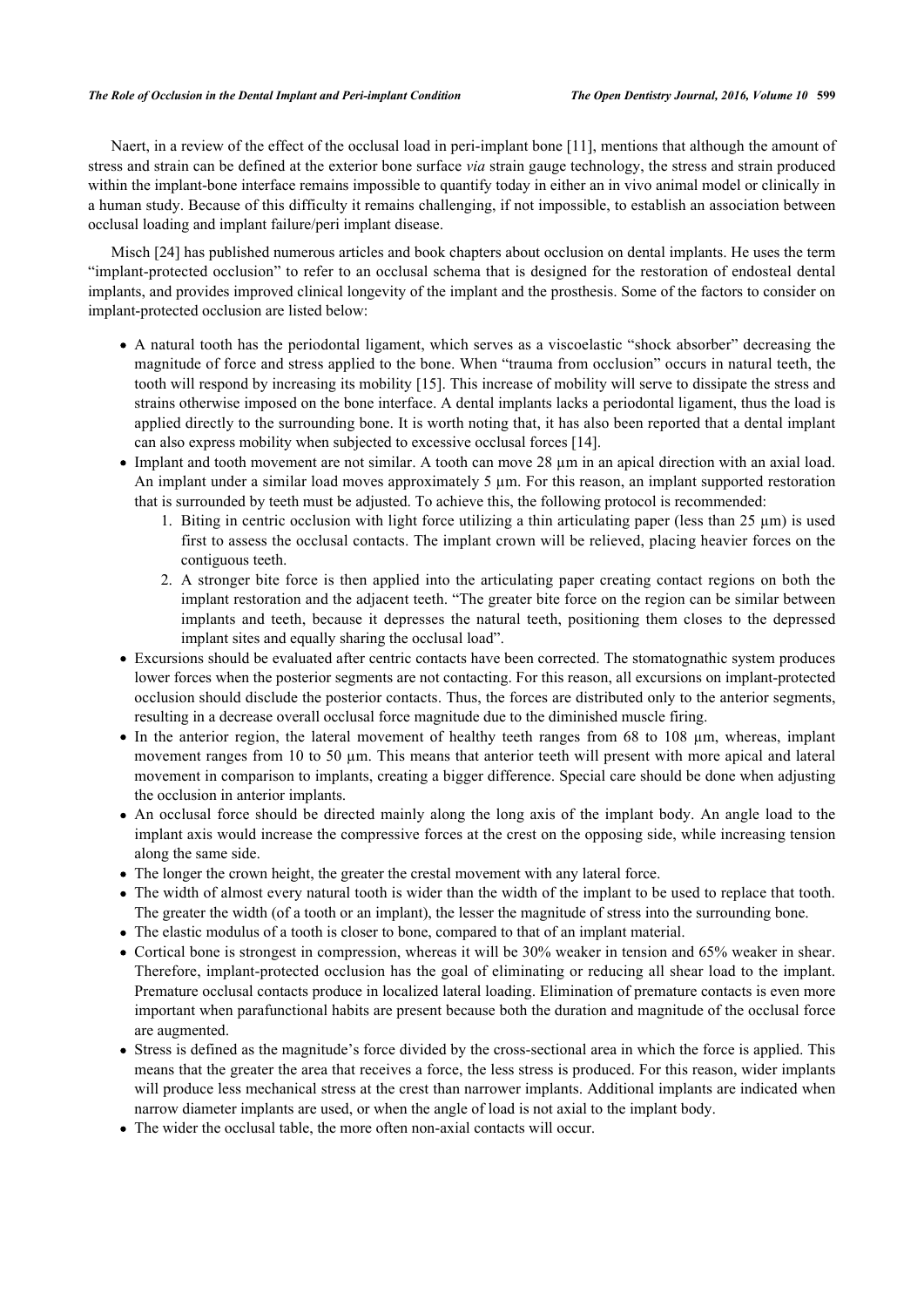## **CONCLUSION**

The idea that occlusion affects the dental implant and peri-implant condition is plausible from a biomechanical and physiologic bone response. Evidence exists at both the animal and human levels that support the detrimental role of occlusal overload. On the other hand, there are studies that question the role of occlusion. More studies are needed to help understand the mechanisms by which occlusion can have an effect on the dental implant and peri-implant condition.

### **CONFLICT OF INTEREST**

The authors confirm that this article content has no conflict of interest.

## **ACKNOWLEDGEMENTS**

#### Declared none.

## **REFERENCES**

- <span id="page-6-0"></span>[1] Annals of periodontology. Consensus report. Implant therapy II. Am Acad Periodontol 1996; 1(1): 816-20. [\[http://dx.doi.org/10.1902/annals.1996.1.1.816](http://dx.doi.org/10.1902/annals.1996.1.1.816)]
- <span id="page-6-1"></span>[2] Adell R, Eriksson B, Lekholm U, Brånemark PI, Jemt T. Long-term follow-up study of osseointegrated implants in the treatment of totally edentulous jaws. Int J Oral Maxillofac Implants 1990; 5(4): 347-59. [PMID: [2094653\]](http://www.ncbi.nlm.nih.gov/pubmed/2094653)
- <span id="page-6-2"></span>[3] Wennerberg A, Carlsson GE, Jemt T. Influence of occlusal factors on treatment outcome: a study of 109 consecutive patients with mandibular implant-supported fixed prostheses opposing maxillary complete dentures. Int J Prosthodont 2001; 14(6): 550-5. [PMID: [12066702\]](http://www.ncbi.nlm.nih.gov/pubmed/12066702)
- <span id="page-6-3"></span>[4] Nunn ME, Harrel SK. The effect of occlusal discrepancies on periodontitis. I. Relationship of initial occlusal discrepancies to initial clinical parameters. J Periodontol 2001; 72(4): 485-94. [\[http://dx.doi.org/10.1902/jop.2001.72.4.485](http://dx.doi.org/10.1902/jop.2001.72.4.485)] [PMID: [11338301\]](http://www.ncbi.nlm.nih.gov/pubmed/11338301)
- <span id="page-6-4"></span>[5] Isidor F. Loss of osseointegration caused by occlusal load of oral implants. A clinical and radiographic study in monkeys. Clin Oral Implants Res 1996; 7(2): 143-52. [\[http://dx.doi.org/10.1034/j.1600-0501.1996.070208.x\]](http://dx.doi.org/10.1034/j.1600-0501.1996.070208.x) [PMID: [9002833](http://www.ncbi.nlm.nih.gov/pubmed/9002833)]
- <span id="page-6-5"></span>[6] Miyata T, Kobayashi Y, Araki H, Motomura Y, Shin K. The influence of controlled occlusal overload on peri-implant tissue: a histologic study in monkeys. Int J Oral Maxillofac Implants 1998; 13(5): 677-83. [PMID: [9796152\]](http://www.ncbi.nlm.nih.gov/pubmed/9796152)
- <span id="page-6-6"></span>[7] Miyata T. An experimental study of occlusal trauma to osseointegrated implant: Part 2. J Jpn Soc Periodont 1997; 7(39): 234-41. [\[http://dx.doi.org/10.2329/perio.39.234](http://dx.doi.org/10.2329/perio.39.234)]
- <span id="page-6-7"></span>[8] Miyata T, Kobayashi Y, Araki H, Ohto T, Shin K. The influence of controlled occlusal overload on peri-implant tissue. Part 3: A histologic study in monkeys. Int J Oral Maxillofac Implants 2000; 15(3): 425-31. [PMID: [10874809\]](http://www.ncbi.nlm.nih.gov/pubmed/10874809)
- <span id="page-6-8"></span>[9] Miyata T, Kobayashi Y, Araki H, Ohto T, Shin K. The influence of controlled occlusal overload on peri-implant tissue. Part 4: a histologic study in monkeys. Int J Oral Maxillofac Implants 2002; 17(3): 384-90. [PMID: [12074454\]](http://www.ncbi.nlm.nih.gov/pubmed/12074454)
- <span id="page-6-9"></span>[10] Kozlovsky A, Tal H, Laufer BZ, *et al.* Impact of implant overloading on the peri-implant bone in inflamed and non-inflamed peri-implant mucosa. Clin Oral Implants Res 2007; 18(5): 601-10. [\[http://dx.doi.org/10.1111/j.1600-0501.2007.01374.x\]](http://dx.doi.org/10.1111/j.1600-0501.2007.01374.x) [PMID: [17655715](http://www.ncbi.nlm.nih.gov/pubmed/17655715)]
- <span id="page-6-10"></span>[11] Naert I, Duyck J, Vandamme K. Occlusal overload and bone/implant loss. Clin Oral Implants Res 2012; 23(Suppl. 6): 95-107. [\[http://dx.doi.org/10.1111/j.1600-0501.2012.02550.x\]](http://dx.doi.org/10.1111/j.1600-0501.2012.02550.x) [PMID: [23062133](http://www.ncbi.nlm.nih.gov/pubmed/23062133)]
- <span id="page-6-11"></span>[12] Kan JP, Judge RB, Palamara JE. *In vitro* bone strain analysis of implant following occlusal overload. Clin Oral Implants Res 2014; 25(2): e73-82. [\[http://dx.doi.org/10.1111/clr.12059](http://dx.doi.org/10.1111/clr.12059)] [PMID: [23067316\]](http://www.ncbi.nlm.nih.gov/pubmed/23067316)
- <span id="page-6-12"></span>[13] Merin RL. Repair of peri-implant bone loss after occlusal adjustment: a case report. J Am Dental Assoc 2014; 145(10): 1058-62.
- <span id="page-6-13"></span>[14] Mattheos N, Schittek Janda M, Zampelis A, Chronopoulos V. Reversible, non-plaque-induced loss of osseointegration of successfully loaded dental implants. Clin Oral Implants Res 2013; 24(3): 347-54. [\[http://dx.doi.org/10.1111/clr.12009](http://dx.doi.org/10.1111/clr.12009)] [PMID: [22931471\]](http://www.ncbi.nlm.nih.gov/pubmed/22931471)
- <span id="page-6-14"></span>[15] Pihlstrom BL, Anderson KA, Aeppli D, Schaffer EM. Association between signs of trauma from occlusion and periodontitis. J Periodontol 1986; 57(1): 1-6. [\[http://dx.doi.org/10.1902/jop.1986.57.1.1](http://dx.doi.org/10.1902/jop.1986.57.1.1)] [PMID: [3484785\]](http://www.ncbi.nlm.nih.gov/pubmed/3484785)
- <span id="page-6-15"></span>[16] Tawil G. Peri-implant bone loss caused by occlusal overload: repair of the peri-implant defect following correction of the traumatic occlusion.